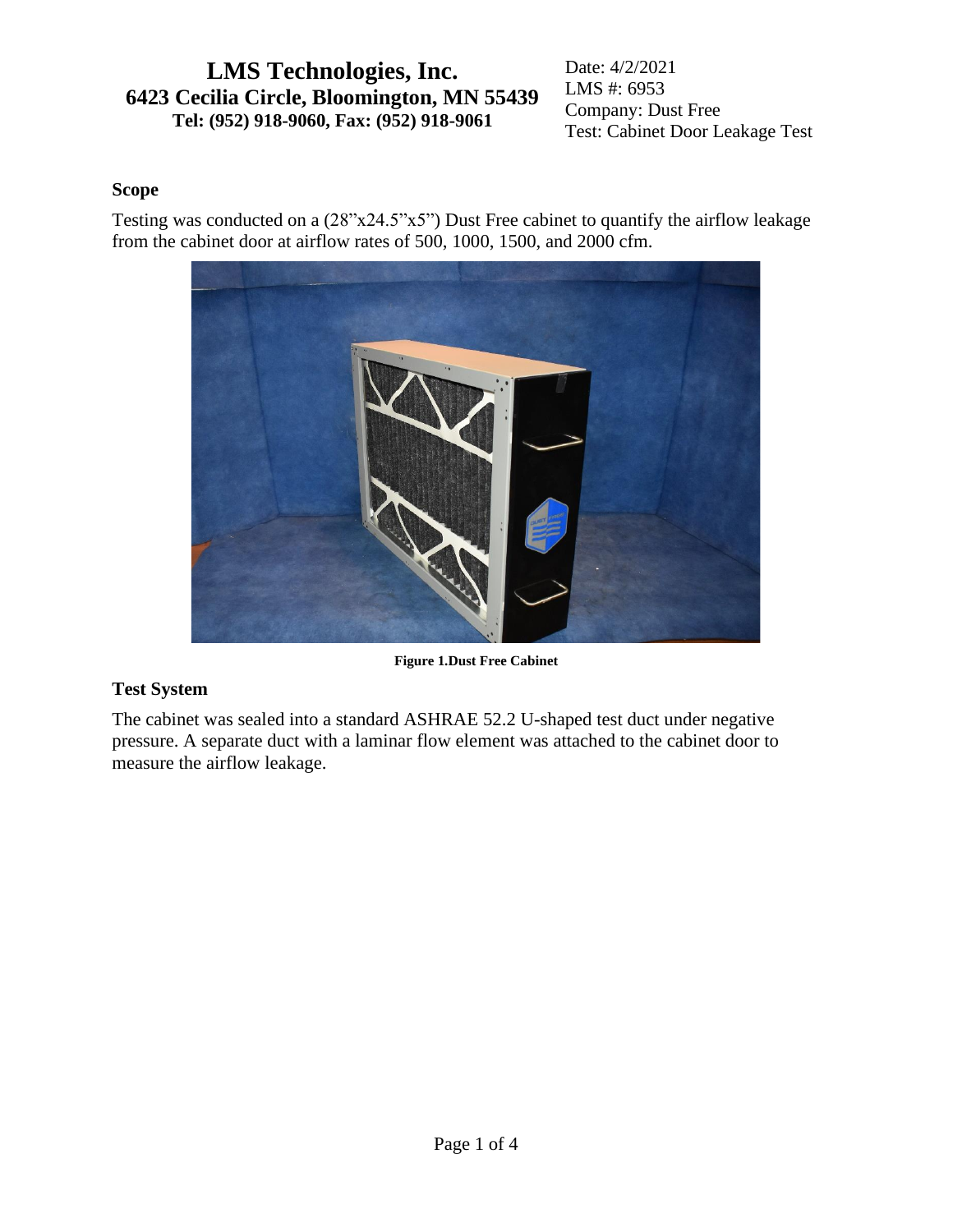Date: 4/2/2021 LMS #: 6953 Company: Dust Free Test: Cabinet Door Leakage Test



**Figure 2. Test cabinet installed in an ASHRAE 52.2 U-shaped test duct.**



**Figure 3. Cabinet door connected to laminar flow element.**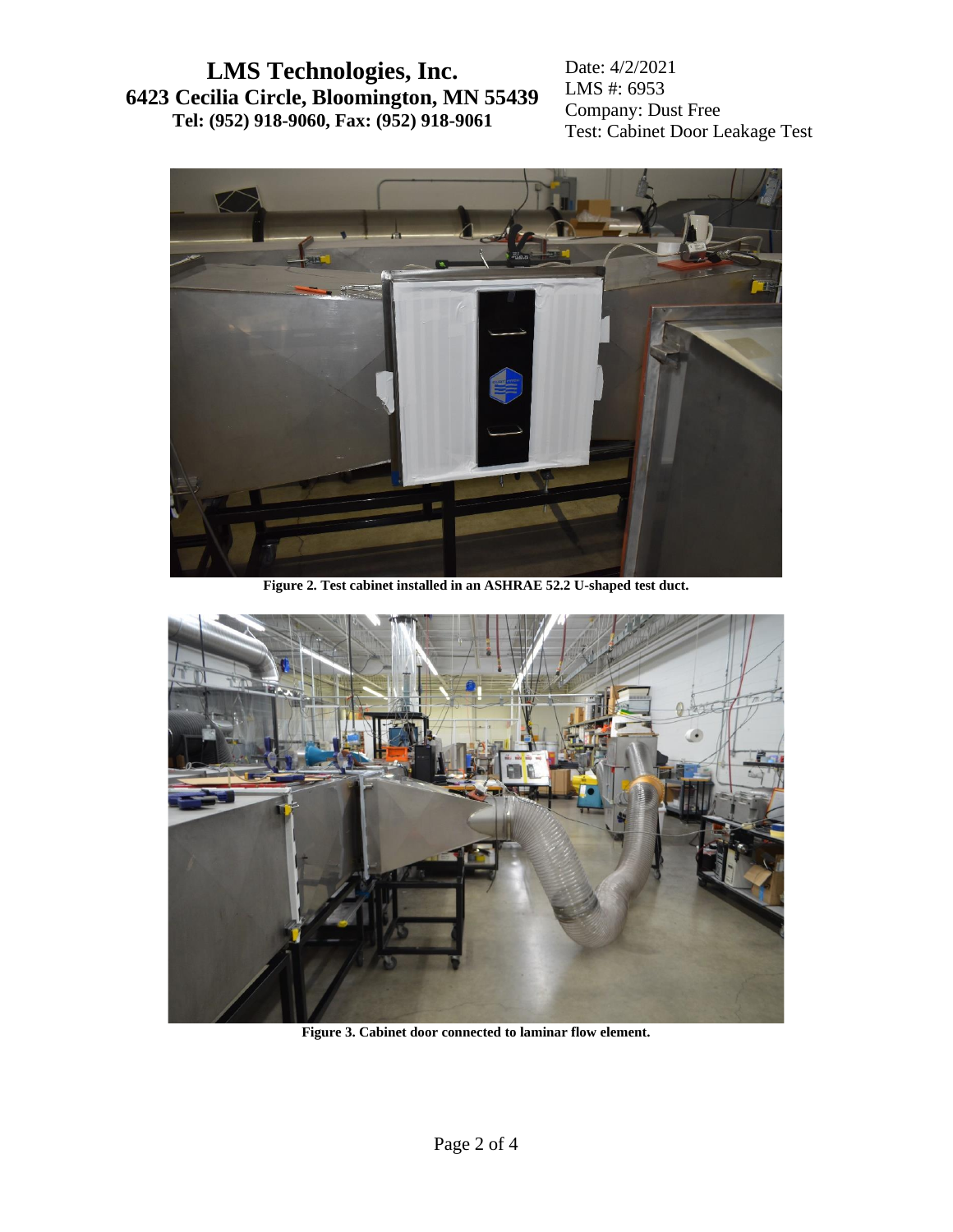Date: 4/2/2021 LMS #: 6953 Company: Dust Free Test: Cabinet Door Leakage Test



**Figure 4. ASHRAE 52.2 test duct.**

#### **Test Results**

<span id="page-2-0"></span>The results from the airflow leakage test are shown in [Table 1](#page-2-0) and [Figure 5.](#page-3-0)

| <b>Dust Free Cabinet</b> |                  |                 |  |  |
|--------------------------|------------------|-----------------|--|--|
| Airflow Rate<br>(cfm)    | Leakage<br>(cfm) | Leakage<br>(% ) |  |  |
| 500                      | 14.8             | 2.96%           |  |  |
| 1000                     | 26.3             | 2.63%           |  |  |
| 1500                     | 35.5             | 2.37%           |  |  |
| 2000                     | 43.3             | 2.17%           |  |  |

| Table 1. Airflow leakage test results at airflow rates of 500, 1000, 1500, and 2000 cfm. |  |  |
|------------------------------------------------------------------------------------------|--|--|
|                                                                                          |  |  |